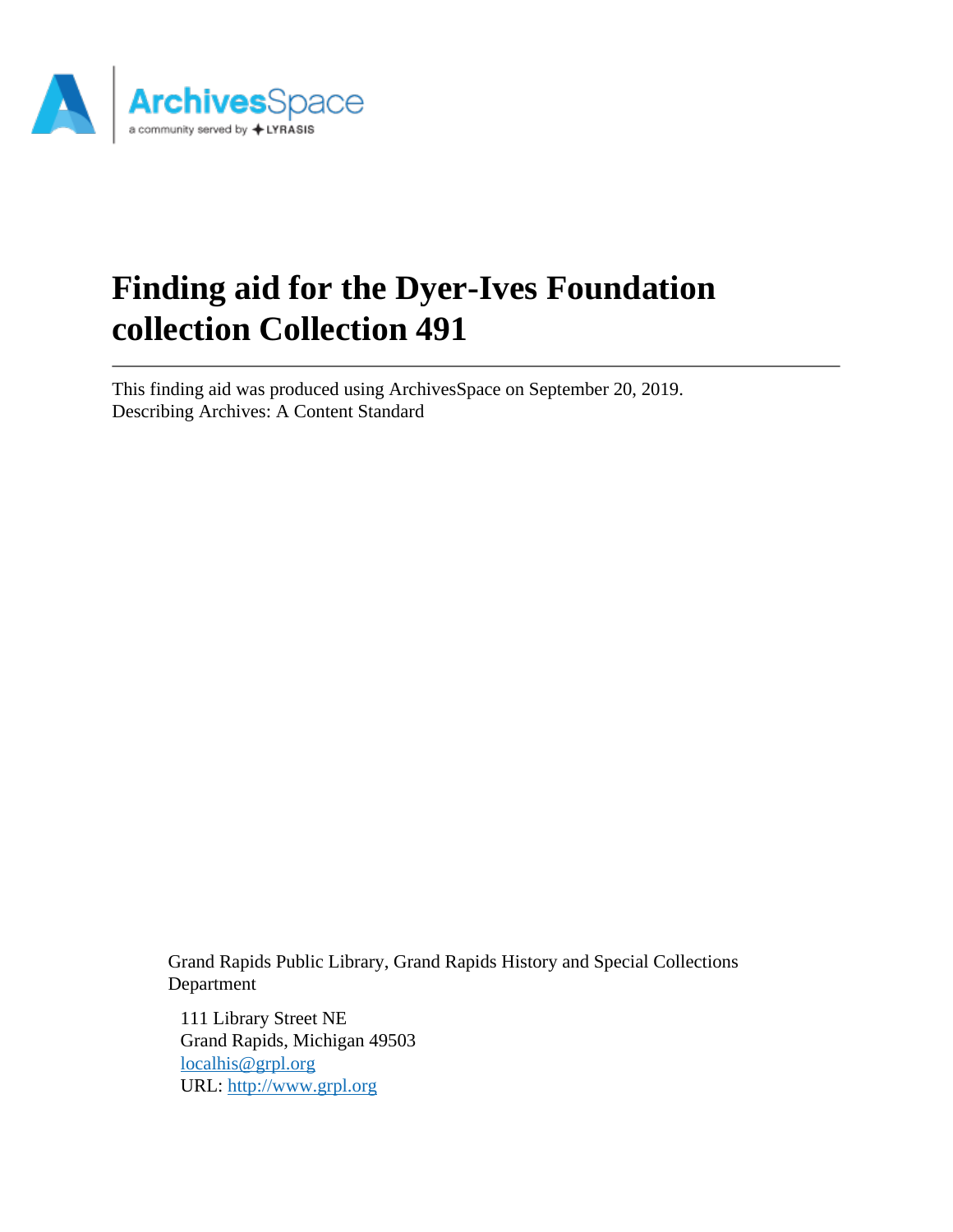# <span id="page-1-0"></span>**Table of Contents**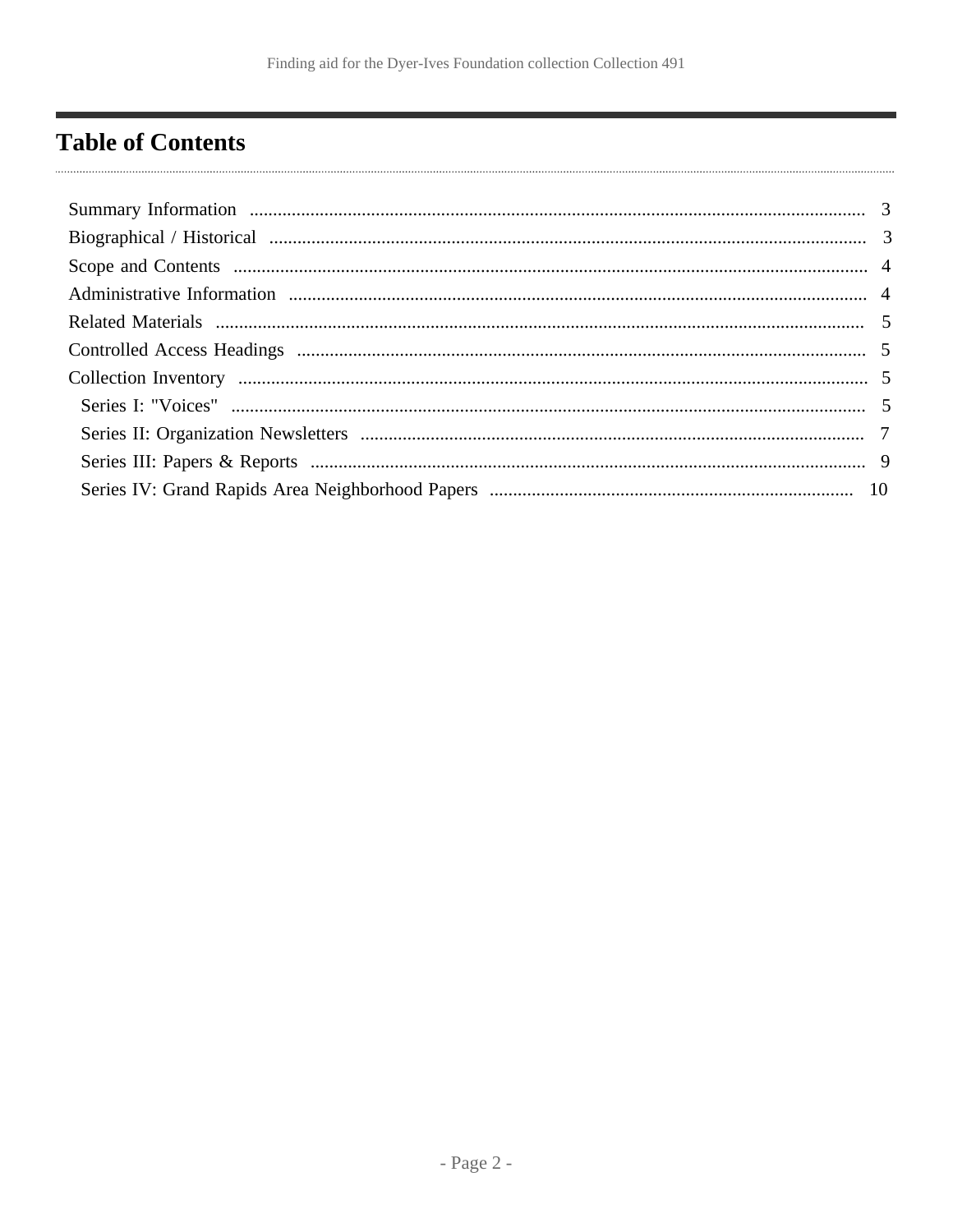## <span id="page-2-0"></span>**Summary Information**

. . . . . . . . . . . . . . . . . . .

| <b>Repository:</b>                  | Grand Rapids Public Library, Grand Rapids History and Special<br><b>Collections Department</b>                                                                                                                                                                                                                                                                                                                                                                                                                                                                                                                                                                                                                                                                                                                                                                                                                                                                                                                                                                                                                                                                                                                                                                                                                                                                                                                                                               |
|-------------------------------------|--------------------------------------------------------------------------------------------------------------------------------------------------------------------------------------------------------------------------------------------------------------------------------------------------------------------------------------------------------------------------------------------------------------------------------------------------------------------------------------------------------------------------------------------------------------------------------------------------------------------------------------------------------------------------------------------------------------------------------------------------------------------------------------------------------------------------------------------------------------------------------------------------------------------------------------------------------------------------------------------------------------------------------------------------------------------------------------------------------------------------------------------------------------------------------------------------------------------------------------------------------------------------------------------------------------------------------------------------------------------------------------------------------------------------------------------------------------|
| <b>Creator:</b>                     | <b>Dyer-Ives Foundation</b>                                                                                                                                                                                                                                                                                                                                                                                                                                                                                                                                                                                                                                                                                                                                                                                                                                                                                                                                                                                                                                                                                                                                                                                                                                                                                                                                                                                                                                  |
| <b>Title:</b>                       | <b>Dyer-Ives Foundation collection</b>                                                                                                                                                                                                                                                                                                                                                                                                                                                                                                                                                                                                                                                                                                                                                                                                                                                                                                                                                                                                                                                                                                                                                                                                                                                                                                                                                                                                                       |
| ID:                                 | Collection 491                                                                                                                                                                                                                                                                                                                                                                                                                                                                                                                                                                                                                                                                                                                                                                                                                                                                                                                                                                                                                                                                                                                                                                                                                                                                                                                                                                                                                                               |
| Date [inclusive]:                   | 1961-2016                                                                                                                                                                                                                                                                                                                                                                                                                                                                                                                                                                                                                                                                                                                                                                                                                                                                                                                                                                                                                                                                                                                                                                                                                                                                                                                                                                                                                                                    |
| <b>Physical Description:</b>        | 3 Linear Feet 7 boxes                                                                                                                                                                                                                                                                                                                                                                                                                                                                                                                                                                                                                                                                                                                                                                                                                                                                                                                                                                                                                                                                                                                                                                                                                                                                                                                                                                                                                                        |
| Language of the<br><b>Material:</b> | English                                                                                                                                                                                                                                                                                                                                                                                                                                                                                                                                                                                                                                                                                                                                                                                                                                                                                                                                                                                                                                                                                                                                                                                                                                                                                                                                                                                                                                                      |
| Abstract:                           | This collection contains records from the Dyer-Ives Foundation in<br>Grand Rapids, Michigan (1961-2016), which was a private foundation<br>founded by John Hunting in 1961 for the purposes supporting<br>grassroots organizations working to address social issues in Grand<br>Rapids. The Foundation funded many endeavors in Grand Rapids,<br>pursuant to its mission to improve the city through projects and other<br>grant-based activities. Examples of some of the Dyer-Ives Foundation<br>projects include: the Kentfields Academy; the ITM Academy; the<br>Council of Michigan Foundations; and the Dyer-Ives Annual Kent<br>County Poetry Competition. Materials in this collection include copies<br>of "Voices," which was the annual publication produced for the poetry<br>competition; newsletters by key organizations in Grand Rapids;<br>reports and papers from the Dyer-Ives Foundation; and information<br>on activities of various neighborhoods in Grand rapids in the late 20th<br>centuries. A researcher looking to understand the impact that the Dyer-<br>Ives Foundation had on the community throughout the 20th and into<br>the 21st century would be interested in examining the reports and<br>correspondence. Additionally, the folders on the specific neighborhood<br>areas in Grand Rapids may be of interest to a researcher. Of note is that<br>the collection contains a broad expanse of the publication "Voices." |

**^** [Return to Table of Contents](#page-1-0)

### <span id="page-2-1"></span>**Biographical / Historical**

The Dyer-Ives Foundation began in 1961 and operated through 2016 with a mission to "build capacity in those grassroots, community-based organizations or related efforts which address issues related to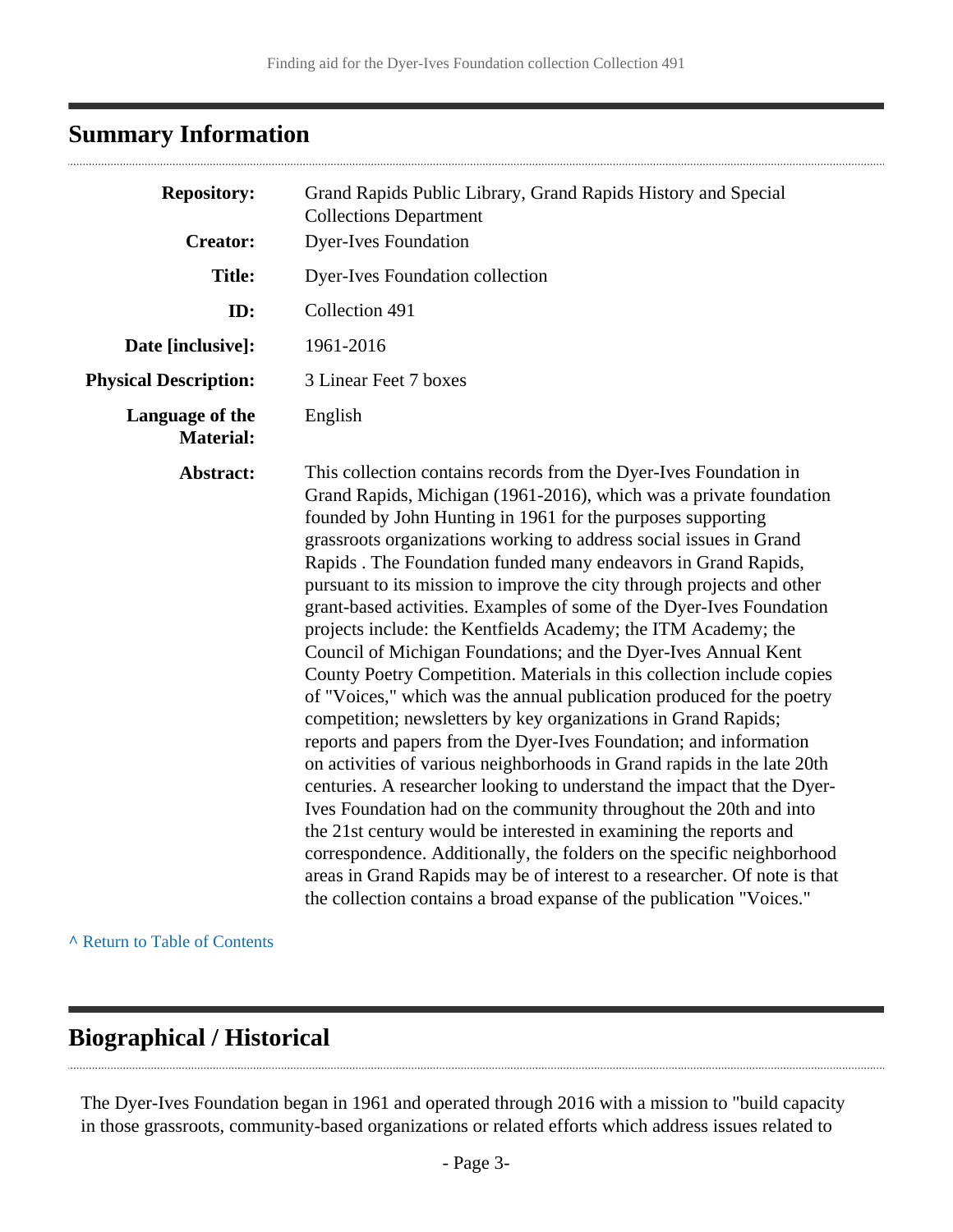systemic poverty or build a sense of community among residents of the central city." Its founding trustees were David Hunting Sr., Duncan Littlefair, John Hibbard, Allen Hunting, Siegel Judd, Michael Carey, and Lewis Engman. A number of reports were produced as part of the work of the Dyer-Ives Foundation, including work around ending homelessness and foreclosure, and assisting immigrants and refugees in the Grand Rapids community. Dyer-Ives Foundation's founder, John Hunting, is the son of Steelcase Corporation co-founder David D. Hunting. Hunting was also president of the Beldon Fund, which operated from 1982-2009 as a national foundation committed to promoting sound environmental policies.

While "Voices" goes back to 1961 in this collection, the bulk of the materials highlight activities for the foundation in the later 20th and early 21st century. Folders pertaining to individual neighborhood associations are alphabetized. Newsletters from key organizations whose missions affected or aligned with the Dyer-Ives Foundation are alphabetized as well.

A printed short history of the Dyer-Ives Foundation, published on the Dyer-Ives website (http:// www.dyer-ives.org/ ) is included in the collection to increase a researcher's understanding of both the history of the Dyer-Ives Foundation and the goals of its various endeavors over the years.

#### **^** [Return to Table of Contents](#page-1-0)

### <span id="page-3-0"></span>**Scope and Contents**

This collection is comprised of primary materials and documents, namely reports, newsletters, and publications. The collection is held in seven boxes and contains four series: Series I: "Voices"; Series II: Organization Newsletters; Series III: Papers & Reports; and Series IV: Grand Rapids Area Neighborhood Papers.

The yearly "Voices" publication is represented from 1968-2015 (with several years missing: 1969, 1970, and 1995. Two additional folders of correspondance are included, as are various books on urban planning in Grand Rapids and in Michigan. Newsletters from local non-profit organizations are also included.

#### **^** [Return to Table of Contents](#page-1-0)

### <span id="page-3-1"></span>**Administrative Information**

#### **Publication Statement**

Grand Rapids Public Library, Grand Rapids History and Special Collections Department

111 Library Street NE Grand Rapids, Michigan 49503 [localhis@grpl.org](mailto:localhis@grpl.org)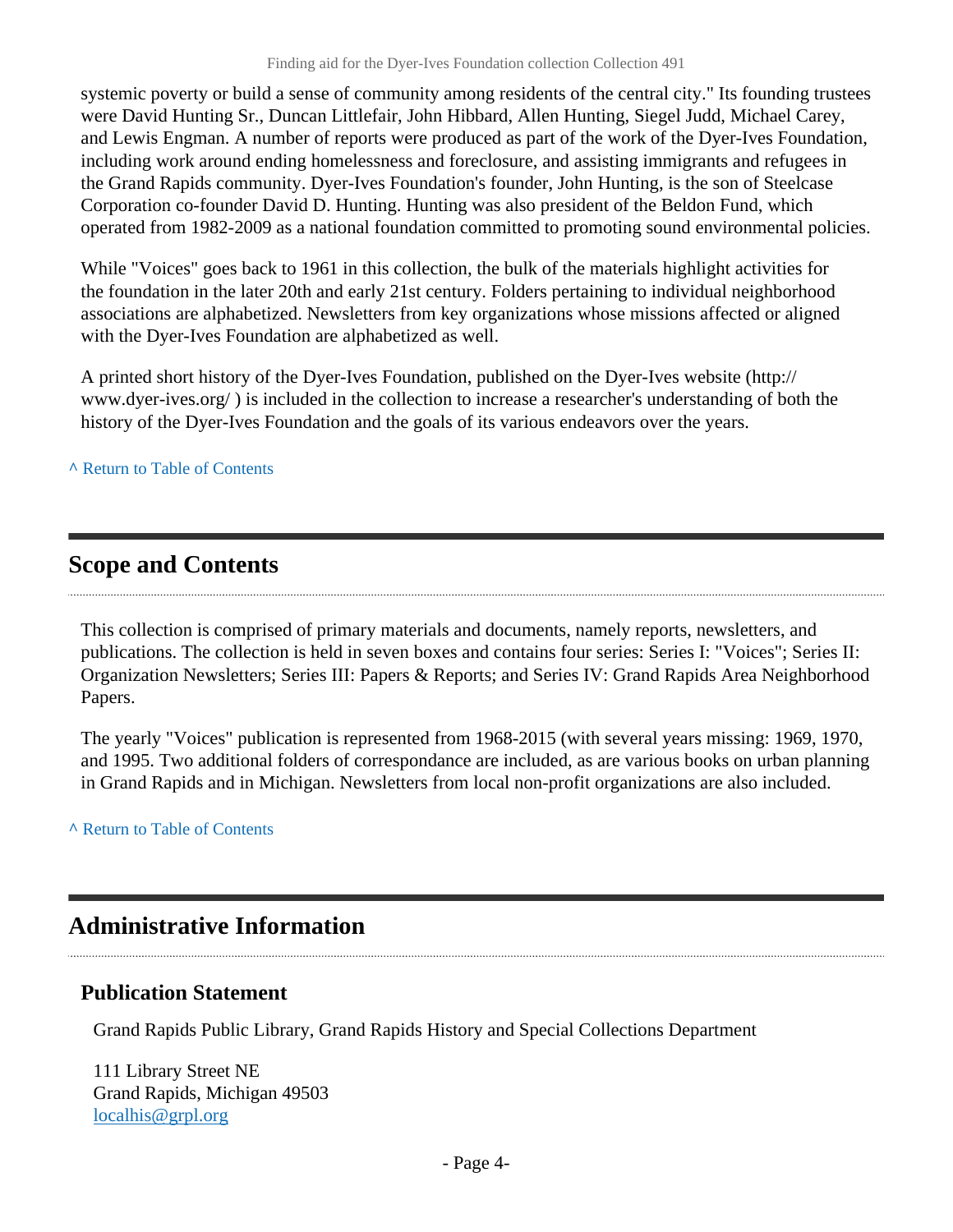URL:<http://www.grpl.org>

### **Immediate Source of Acquisition**

This collection combines three (3) Accessions: Dyer-Ives Foundation papers (2016.020); an unspecified donation that includes material on the foundation (2004.013); and the Dyer-Ives Foundation papers on neighborhood associations (2016.076). Many of the materials in the collection were donated by the Dyer-Ives Foundation as it prepared to close its doors in 2016.

**^** [Return to Table of Contents](#page-1-0)

### <span id="page-4-0"></span>**Related Materials**

#### **Related Materials**

Grand Valley State University (GVSU) holds a substantial collection related to the Dyer-Ives Foundation as well: https://gvsu.lyrasistechnology.org/repositories/2/resources/664.

**^** [Return to Table of Contents](#page-1-0)

### <span id="page-4-1"></span>**Controlled Access Headings**

- Grand Rapids (Mich.) -- History
- Poetry -- Michigan -- Grand Rapids -- History
- Neighborhoods -- Michigan -- Grand Rapids -- History
- Employees' magazines, newsletters, etc. -- Michigan -- Grand Rapids

### <span id="page-4-2"></span>**Collection Inventory**

#### <span id="page-4-3"></span>**Series I: "Voices"**

| <b>Title/Description</b>                                                 | <b>Instances</b> |          |
|--------------------------------------------------------------------------|------------------|----------|
| Dyer-Ives Foundation: A short history, 2016                              | Box 1            | folder x |
| "Broken River Blues": Greater Grand Rapids Poetry Contest,<br>1968, 1968 | Box 1            | Folder 1 |
| "Voices", 1971                                                           | Box 1            | folder 2 |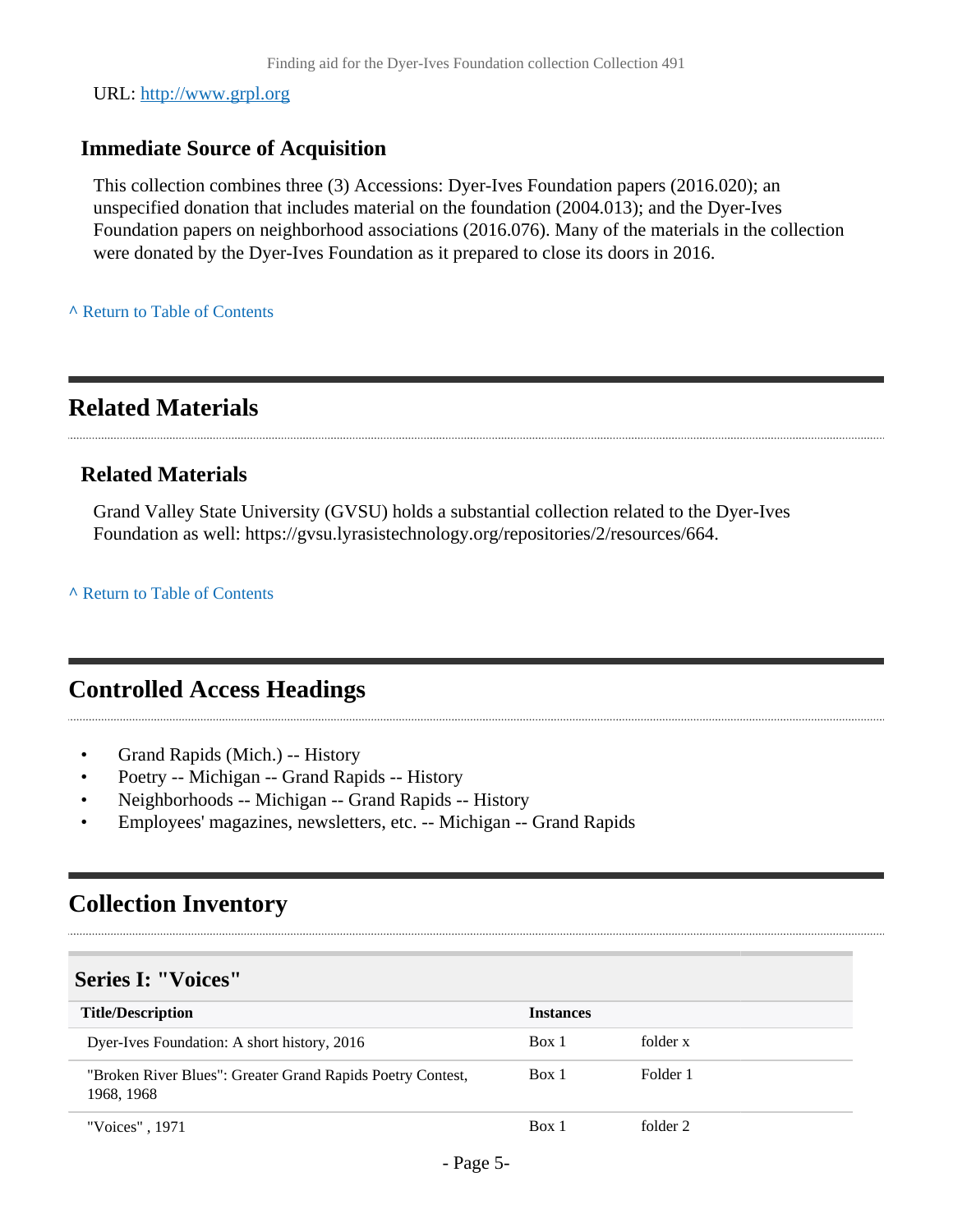| "Voices", 1973 | Box 1          | folder 3            |
|----------------|----------------|---------------------|
| "Voices", 1974 | Box 1          | folder 4            |
| "Voices", 1975 | Box 1          | folder 5            |
| "Voices", 1976 | Box 1          | folder 6            |
| "Voices", 1977 | Box 1          | folder 7            |
| "Voices", 1978 | Box 1          | folder 8            |
| "Voices", 1979 | Box 1          | folder 9            |
| "Voices", 1980 | Box 1          | folder 10           |
| "Voices", 1981 | Box 1          | folder 11           |
| "Voices", 1982 | Box 1          | folder 12           |
| "Voices", 1983 | Box 2          | folder 1            |
| "Voices", 1984 | Box 2          | Folder <sub>2</sub> |
| "Voices", 1985 | Box 2          | Folder 3            |
| "Voices", 1986 | Box 2          | Folder 4            |
| "Voices", 1987 | Box 2          | Folder 5            |
| "Voices", 1988 | Box 2          | Folder 6            |
| "Voices", 1989 | Box 2          | Folder <sub>7</sub> |
| "Voices", 1990 | Box 2          | Folder 8            |
| "Voices", 1991 | Box 2          | Folder 9            |
| "Voices", 1992 | Box 2          | Folder 10           |
| "Voices", 1993 | Box 2          | Folder 11           |
| "Voices", 1994 | Box $2$        | Folder 12           |
| "Voices", 1996 | Box 2          | Folder 13           |
| "Voices", 1997 | Box 2          | Folder 14           |
| "Voices", 1998 | Box 2          | Folder 15           |
| "Voices", 1999 | Box 2          | Folder 16           |
| "Voices", 2000 | Box 2          | Folder 17           |
| "Voices", 2001 | Box 2          | Folder 18           |
| "Voices", 2002 | Box 2          | Folder 19           |
| "Voices", 2003 | Box 2          | Folder 20           |
| "Voices", 2004 | Box 2          | Folder 21           |
| "Voices", 2005 | $\mbox{Box}~2$ | Folder 22           |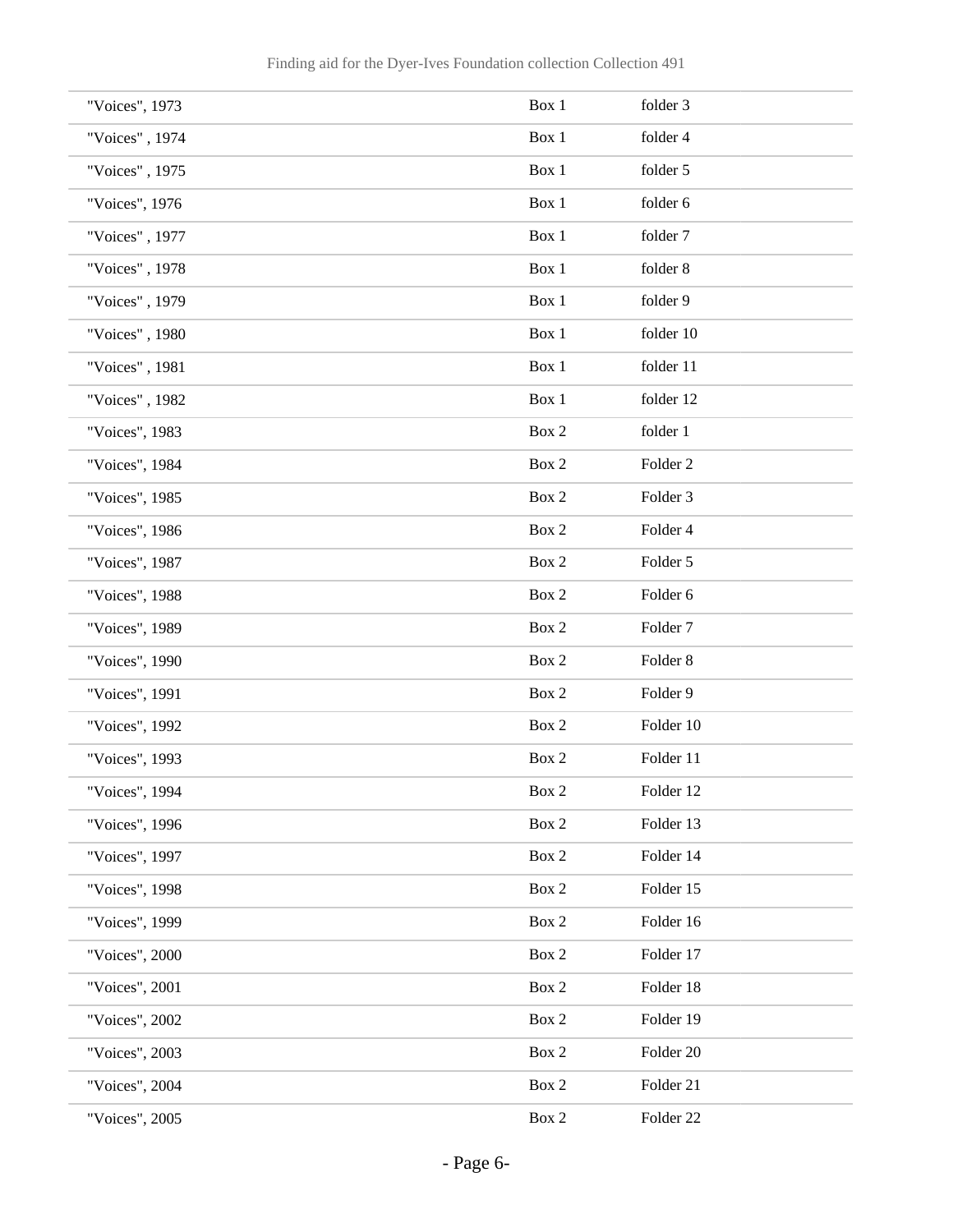Finding aid for the Dyer-Ives Foundation collection Collection 491

| "Voices", 2006 | Box 2 | Folder <sub>23</sub> |
|----------------|-------|----------------------|
| "Voices", 2007 | Box 2 | Folder 24            |
| "Voices", 2008 | Box 2 | Folder <sub>25</sub> |
| "Voices", 2009 | Box 2 | Folder 26            |
| "Voices", 2010 | Box 2 | Folder <sub>27</sub> |
| "Voices", 2011 | Box 2 | Folder <sub>28</sub> |
| "Voices", 2012 | Box 2 | Folder <sub>29</sub> |
| "Voices", 2013 | Box 2 | Folder 30            |
| "Voices", 2014 | Box 2 | Folder 31            |
| "Voices", 2015 | Box 2 | Folder 32            |

**^** [Return to Table of Contents](#page-1-0)

### <span id="page-6-0"></span>**Series II: Organization Newsletters**

| <b>Title/Description</b>                                                                                                                                                                                                                                                                                                                                                                                                                                                                   | <b>Instances</b> |          |
|--------------------------------------------------------------------------------------------------------------------------------------------------------------------------------------------------------------------------------------------------------------------------------------------------------------------------------------------------------------------------------------------------------------------------------------------------------------------------------------------|------------------|----------|
| Organization Newsletters - A: Arbor circle, 2012 ACT (Artists<br>Creating Together), 2012 Alternatives in Motion, 2008 Access,<br>2009 Adoptive Family Support Network, 2008 Art Works, 2005<br>Association for the Blind and Visually Impaired, 2015 Authentic<br>Learning Alliance, n.d.                                                                                                                                                                                                 | Box 3            | folder 1 |
| Organization Newsletters - B: Boys & Girls Clubs of Grand<br>Rapids, 2007, 2011 Blandford nature center, 2012 Baxter<br>Community Center, 2005                                                                                                                                                                                                                                                                                                                                             | Box 3            | folder 2 |
| Organization Newsletters - C: Children's Museum, 2005 City<br>PTSA, 2008 Camp Tall Turf, 2010 Catherine's Health Center,<br>2016 Catholic Charities of West Michigan, 2013 Cherry Street<br>Health Services, 2007 Chidlren's Assessment Center Newsletter,<br>2008 Community Rebuilders, 2009 Comprehensive Therapy<br>Center, 2011 Conductive Learning Center, 2009 Child and Family<br>Resource Center, 2009 Creston Neighborhood Association, 2015<br>Criminal Justice Chaplaincy, 2011 | Box 3            | folder 3 |
| Organization Newsletters - D: Degage, 2005 Disability Advocates<br>of Kent County, 2008, 2015 Down Syndrome Association of West<br>Michigan, 2016                                                                                                                                                                                                                                                                                                                                          | Box 3            | folder 4 |
| Organization Newsletters - E: Eastown Community Association,<br>2011 East Hills council of neighbors newsletter, 2007                                                                                                                                                                                                                                                                                                                                                                      | Box 3            | folder 5 |
| Organization Newsletters - F: First Steps & the Great Start<br>Collaborative, 2010 Fair Housing Center of West Michigan, 2015<br>Feeding America West Michigan Food Bank, 2011-12                                                                                                                                                                                                                                                                                                          | Box 3            | folder 6 |
| Organization Newsletters - G: Grandville Avenue Arts &<br>Humanities, 2014 Great Lakes Center for Sages, 2004 Grand                                                                                                                                                                                                                                                                                                                                                                        | Box 3            | folder 7 |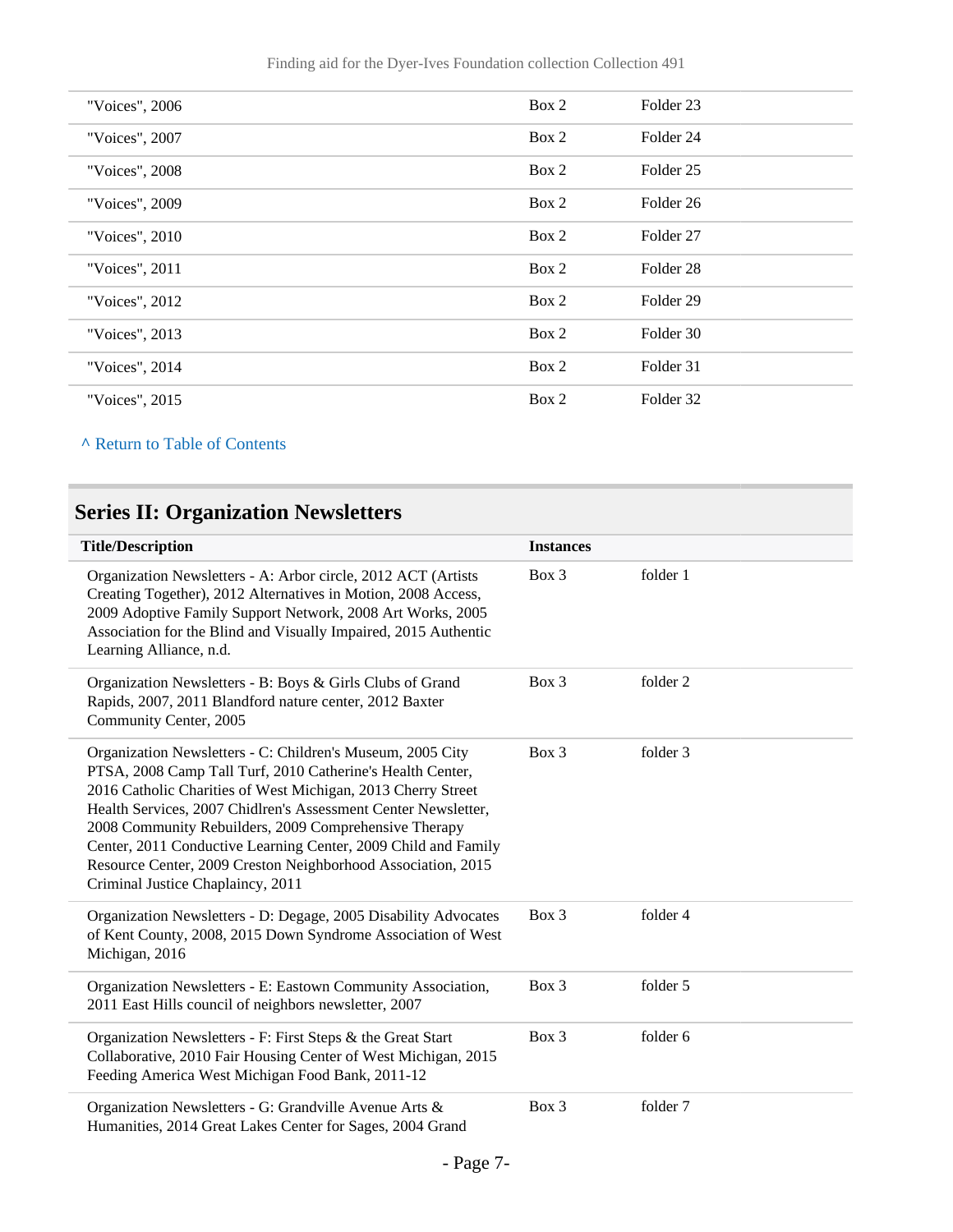| Rapids Opportunities for Women, 2010 Guiding Light Mission,<br>2010 Grand rapids African American Health Institute, 2010<br>Goodwill Glimpses, 2006 Girl Scouts of Michigan, shore to shore,<br>2012 Girls Choral Academy, 2008 Gilda's Club Grand Rapids,<br>2006 Garfield Park Neighborhoods Association, 2008 Gays in<br>Faith Together, 2011 Gerentology Network, 2005 Grand Rapids<br>Community Foundation, 2016 Grand Rapids Art Museum, 2014<br>Grand Rapids Area Chamber of Commerce, 2016 |       |           |
|----------------------------------------------------------------------------------------------------------------------------------------------------------------------------------------------------------------------------------------------------------------------------------------------------------------------------------------------------------------------------------------------------------------------------------------------------------------------------------------------------|-------|-----------|
| Organization Newsletters - H: Habitat for Humanity of Kent<br>County, 2004, 2007 Hope Network, 2008 Hospice of Michigan,<br>2012 Humane Society, 2015 Home Repair Services, 2012 Health<br>Intervention Services, 2019-09-20 Humanities Council Grand<br>Rapids, 2005 Heritage Hill, 2016 Heartside Ministries, 2010,<br>2016 Healthy Homes Coalition of West Michigan, 2009 Housing<br>Commission of Grand Rapids, 2008                                                                           | Box 3 | folder 8  |
| Organization Newsletters - I: Inner City Christian Federation,<br>2015 In the Image, 2016 Indian Trails Camp, 2007                                                                                                                                                                                                                                                                                                                                                                                 | Box 3 | folder 9  |
| Organization Newsletters - J: Johnson Center of Grand Valley<br>State University, 2009                                                                                                                                                                                                                                                                                                                                                                                                             | Box 3 | folder 10 |
| Organization Newsletters - K: Kent County Health Department,<br>2002 Behavioral Risk Factor Survey; 2001 Report on Public<br>Health Services in Kent County Kent Regional 4C, 2009 Kent<br>County Parks Department, 2006 Kids' Food Basket, 2016                                                                                                                                                                                                                                                   | Box 3 | folder 11 |
| Organization Newsletters - L: Land Conservancy of West<br>Michigan, 2009 Literacy Center of West Michigan, 2011 Local<br>Lowdown, 2014-15                                                                                                                                                                                                                                                                                                                                                          | Box 3 | folder 12 |
| Organization Newsletters - M and N: NCCS Camp Newaygo<br>News, 2006-2007 Network 180, 2010 Michigan's Children, 2004<br>Michigan Land Use Institute, 2005 Mixed Greens, 2006 Metro<br>Health Hospital Foundation, 2015 Mary Free Bed, 2015 Mel<br>Trotter Ministries', 2015 Mental Health Foundation of West<br>Michigan, 2013                                                                                                                                                                     | Box 3 | folder 13 |
| Organization Newsletters - O: Oakdale Neighbors, 2010 Oasis<br>of Hope, 2013, 2016 Opera Grand Rapids, 2005 Other Way<br>ministries, 2012                                                                                                                                                                                                                                                                                                                                                          | Box 3 | folder 14 |
| Organization Newsletters - P: Public Museum of Grand Rapids,<br>2008 Pilgrim Manor Retirement Community, 2010 Pathfinder<br>Resources, 2005                                                                                                                                                                                                                                                                                                                                                        | Box 3 | folder 15 |
| Organization Newsletters - R: Restorers Inc., 2010                                                                                                                                                                                                                                                                                                                                                                                                                                                 | Box 3 | folder 16 |
| Organization Newsletters - S: Safe Haven Ministries, 2014<br>St. John's, D.A. Blodgett, 2014 Second Harvest Gleaners Food<br>Bank of West Michigan, 2009 Senior Neighbors, 2008-09, Sight<br>Seer Radio Reading Service 2008, 2010 South End Community<br>Outreach Ministries, 2007 St. Cecilia Music Society, 2005<br>Specialized Language Development Center, 2010                                                                                                                               | Box 3 | folder 17 |
| Organization Newsletters - U: United Methodist Community<br>House, 2013 United Church Outreach Ministry, 2016 UICA, 2016<br>Urban Rural Connection, 2009                                                                                                                                                                                                                                                                                                                                           | Box 3 | folder 18 |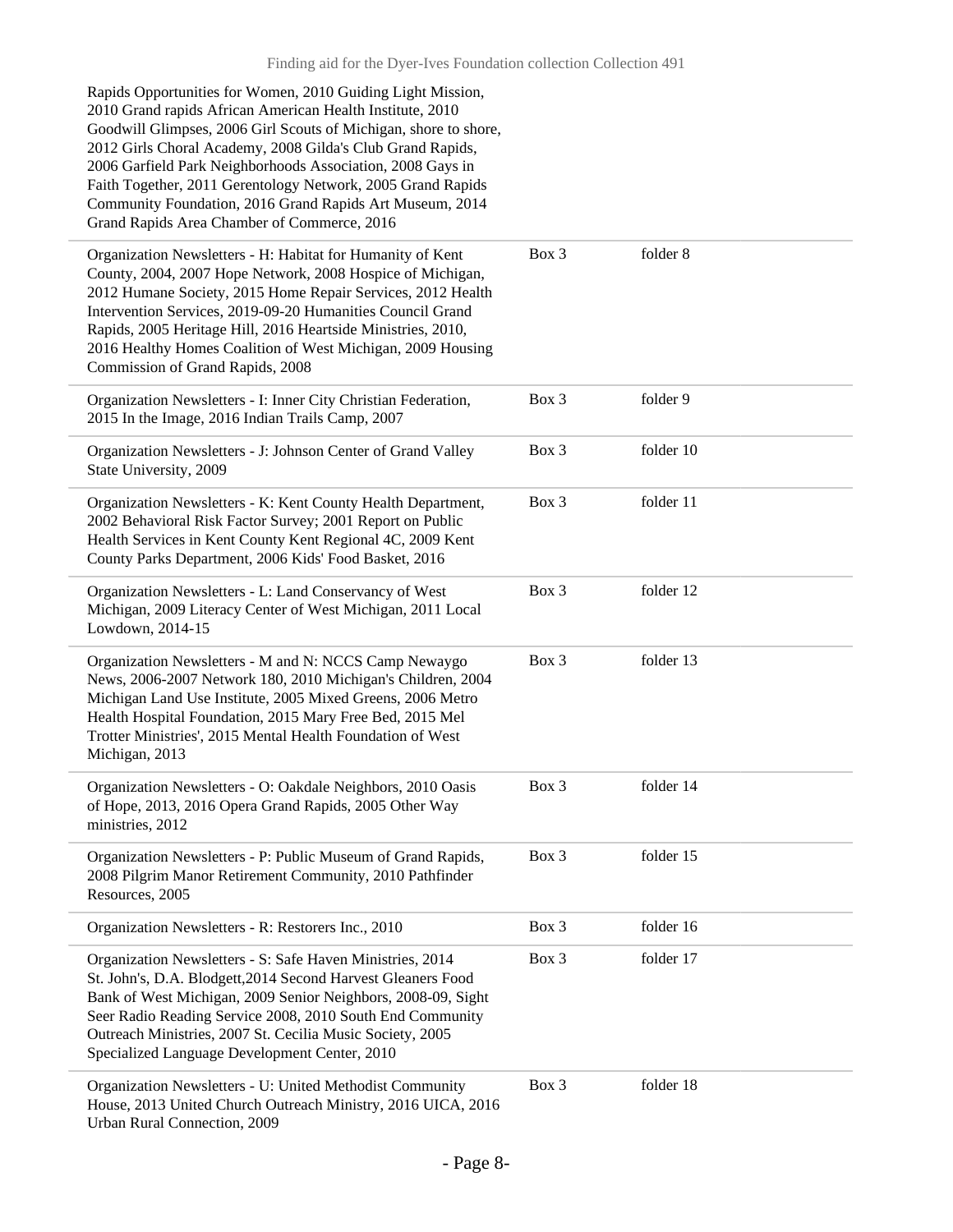| Organization Newsletters - V: Van Andel Institute, 2006 Voices                                                                                                                                                                         | $Box$ 3  | folder 19 |
|----------------------------------------------------------------------------------------------------------------------------------------------------------------------------------------------------------------------------------------|----------|-----------|
| for Michigan's Children, 2008                                                                                                                                                                                                          |          |           |
| Organization Newsletters - W: Well House News, 2008 West<br>Grand Neighborhood Association, 2009 West Michigan Center for<br>Arts & Technology, 2016 West Michigan Environmental Action<br>Council, 2016 Women's Resource Center, 2012 | $Box\ 3$ | folder 20 |
| Organization Newsletters - Y: YWCA, 2014 YMCA, 2007                                                                                                                                                                                    | $Box$ 3  | folder 21 |
| Photocopy of illustrated Jaro Hess manuscript (donated to the<br>Grand Rapids Art Museum by John Hunting)                                                                                                                              | $Box$ 3  | Folder 22 |

#### **^** [Return to Table of Contents](#page-1-0)

### <span id="page-8-0"></span>**Series III: Papers & Reports**

| <b>Title/Description</b>                                                                                                                  | <b>Instances</b> |           |
|-------------------------------------------------------------------------------------------------------------------------------------------|------------------|-----------|
| City of Grand Rapids: Future of Grand Rapids Neighborhoods:<br>articles, correspondence, neighborhood investment plan,<br>1992-2016       | Box 4            | Folder 1  |
| City of Grand Rapids: Neighborhood workshops (April - May,<br>1999); Focus Groups (March - June, 1999)                                    | Box 4            | folder 2  |
| Report on Census Tract changes, 1990-2000 and correspondence                                                                              | Box 4            | folder 3  |
| Recommendations of the Neighborhood Economic Development<br>Steering Committee – August 23, 2005                                          | Box 4            | folder 4  |
| Recommendations of the Neighborhood Economic Development<br>Steering Committee: May 24, 2005                                              | Box 4            | folder 5  |
| Profiles of Community: August 2000                                                                                                        | Box 4            | folder 6  |
| Profiles of Community II: January 2002 study                                                                                              | Box 4            | folder 7  |
| Neighborhood Conversations, 2013                                                                                                          | Box 4            | folder 8  |
| Neighborhood Development district, neighborhood improvement<br>district: senate bill 268, 69, and 364 (2006-2011)                         | Box 4            | folder 9  |
| A brief history and description of the Boyne City Railroad Co.<br>with color postcards and letter from Hollis M. Baker to John<br>Hunting | Box 4            | folder 10 |
| Neighborhood Economic Development, memos and notes, 2005                                                                                  | Box 4            | folder 11 |
| Neighborhood Investment Plan RFP, 2007                                                                                                    | Box 4            | folder 12 |
| Dyer-Ives poetry competition: 25th anniversary (1993): newspaper<br>clipping                                                              | Box 4            | folder 13 |
| Dyer-Ives poetry competition correspondence, 2007                                                                                         | Box 4            | folder 14 |
| Waters Building Reference Guide circa 1990                                                                                                | Box 4            | folder 15 |
| Waters Building Reference Guide, 2003                                                                                                     | Box 4            | folder 16 |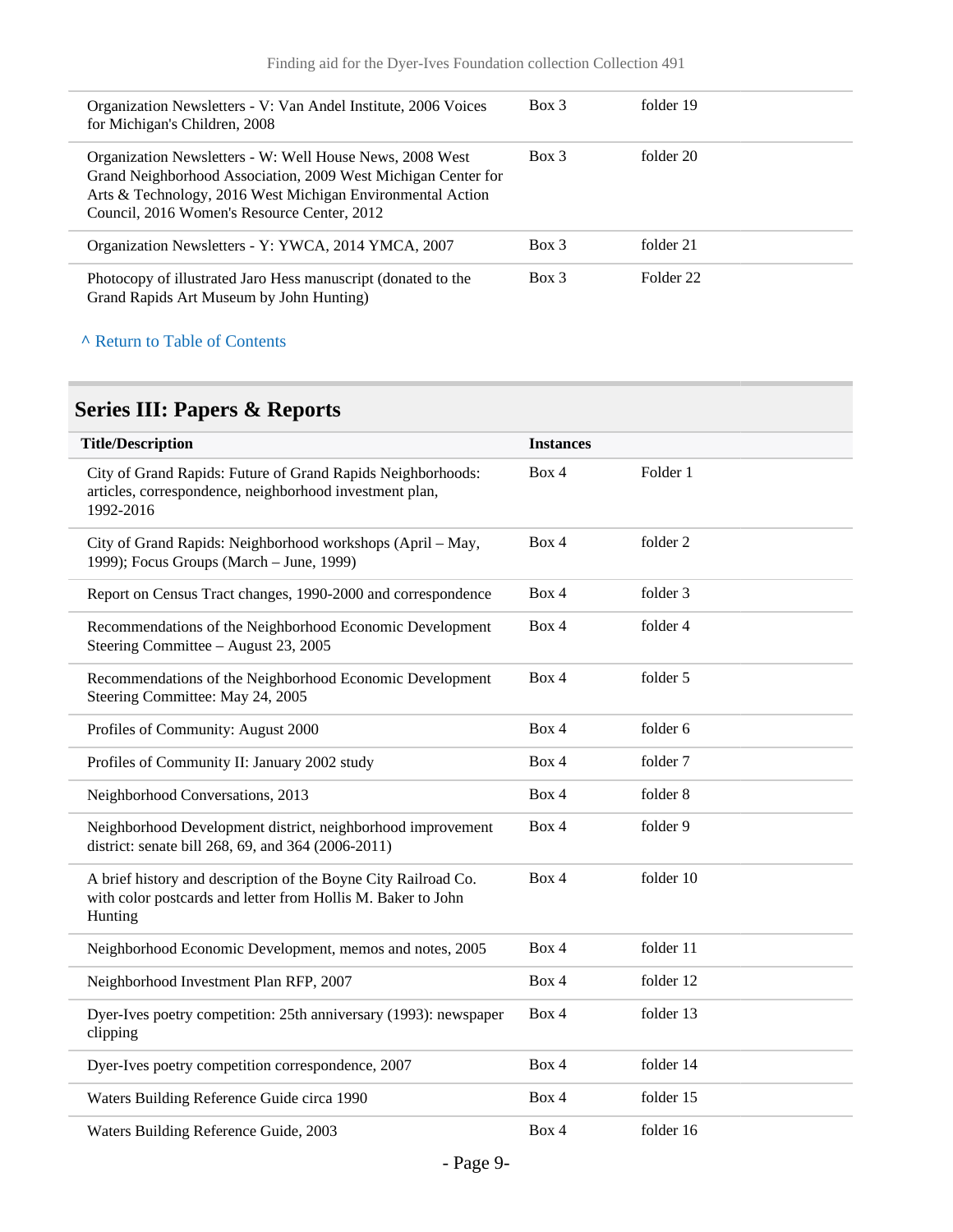| Waters Corporation – memos, correspondence, reference guide,<br>management guide 2001-2004 | Box 4 | folder 17 |
|--------------------------------------------------------------------------------------------|-------|-----------|
| Waters Corporation Emergency Procedures, 2006                                              | Box 4 | folder 18 |

#### **^** [Return to Table of Contents](#page-1-0)

### <span id="page-9-0"></span>**Series IV: Grand Rapids Area Neighborhood Papers**

| <b>Title/Description</b>                       | <b>Instances</b> |                     |
|------------------------------------------------|------------------|---------------------|
| General NA interest                            | Box 5            | Folder 1            |
| Alger Heights                                  | Box 5            | Folder <sub>2</sub> |
| Baxter Area Weed & Seed                        | Box 5            | Folder <sub>3</sub> |
| <b>Baxter Neighborhood Association</b>         | Box 5            | Folder 4            |
| Belknap Lookout Park Area                      | Box 5            | Folder 5            |
| <b>Black Hills Neighborhood</b>                | Box 5            | Folder 6            |
| <b>Creston Neighborhood Association</b>        | Box 5            | Folder <sub>7</sub> |
| East Hills Council                             | Box 5            | Folder <sub>8</sub> |
| East Hills Neighborhood Association            | Box 5            | Folder 9            |
| Eastown                                        | Box 6            | Folder 1            |
| Fuller Ave Neighborhoods                       | Box 6            | Folder <sub>2</sub> |
| Fulton Heights Neighborhood Association        | Box 6            | Folder <sub>3</sub> |
| Garfield Park Neighborhoods                    | Box 6            | Folder 4            |
| Heartside                                      | Box 6            | Folder 5            |
| Heartside Neighborhood Association             | Box 6            | Folder 6            |
| Heritage Hill Association                      | Box 6            | Folder <sub>7</sub> |
| Madison Area Neighbors                         | Box 6            | Folder <sub>8</sub> |
| Midtown Neighborhoods                          | Box 6            | Folder 9            |
| North End Citizen Action                       | Box 6            | Folder 10           |
| Oakdale Neighbors                              | Box 6            | Folder 11           |
| Roosevelt Park Neighborhood Association        | Box 6            | Folder 12           |
| <b>SECA (South East Community Association)</b> | Box 7            | Folder 1            |
| <b>SECA Healthy Neighborhoods</b>              | Box 7            | Folder <sub>2</sub> |
| SEENA: Southeast End area                      | Box 7            | Folder 3            |
| Southtown                                      | Box 7            | Folder 4            |